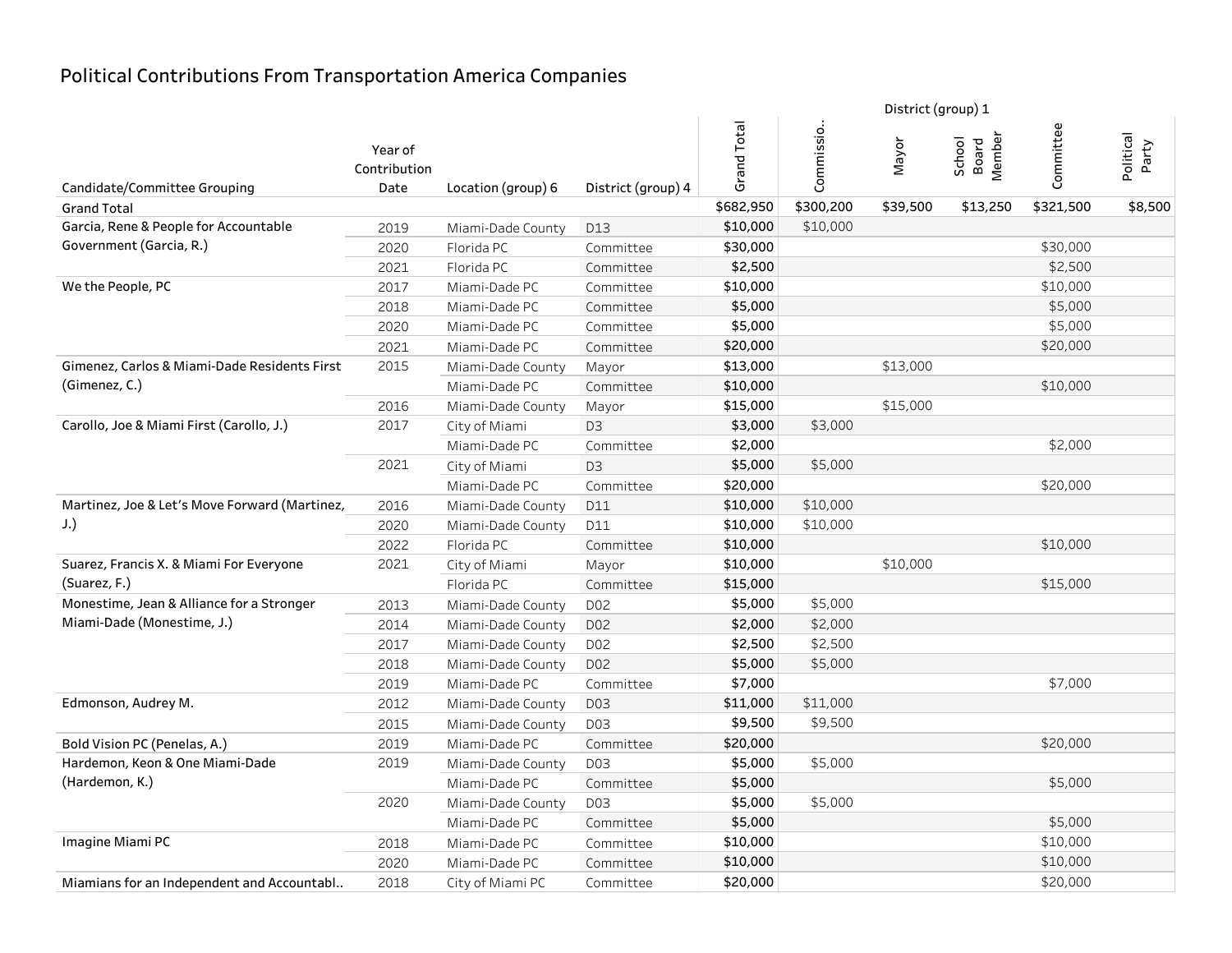|                                                |                         |                    |                    |             | District (group) 1 |       |                           |           |                    |
|------------------------------------------------|-------------------------|--------------------|--------------------|-------------|--------------------|-------|---------------------------|-----------|--------------------|
|                                                | Year of<br>Contribution |                    |                    | Grand Total | Commissio.         | Nayor | Member<br>School<br>Board | Committee | Political<br>Party |
| Candidate/Committee Grouping                   | Date                    | Location (group) 6 | District (group) 4 |             |                    |       |                           |           |                    |
| Sosa, Rebeca                                   | 2014                    | Miami-Dade County  | D <sub>06</sub>    | \$10,000    | \$10,000           |       |                           |           |                    |
|                                                | 2018                    | Miami-Dade County  | D06                | \$10,000    | \$10,000           |       |                           |           |                    |
| Souto, Javier D.                               | 2014                    | Miami-Dade County  | D10                | \$8,500     | \$8,500            |       |                           |           |                    |
|                                                | 2017                    | Miami-Dade County  | D10                | \$5,000     | \$5,000            |       |                           |           |                    |
|                                                | 2018                    | Miami-Dade County  | D10                | \$4,000     | \$4,000            |       |                           |           |                    |
| Barreiro, Bruno A.                             | 2011                    | Miami-Dade County  | <b>D05</b>         | \$6,000     | \$6,000            |       |                           |           |                    |
|                                                | 2012                    | Miami-Dade County  | <b>D05</b>         | \$5,000     | \$5,000            |       |                           |           |                    |
|                                                | 2016                    | Miami-Dade County  | <b>D05</b>         | \$5,000     | \$5,000            |       |                           |           |                    |
| Bermudez, Juan Carlos & Committee for          | 2019                    | Miami-Dade PC      | Committee          | \$5,000     |                    |       |                           | \$5,000   |                    |
| Responsibility in Government (Bermudez, J.)    | 2021                    | Miami-Dade County  | D12                | \$5,000     | \$5,000            |       |                           |           |                    |
|                                                |                         | Miami-Dade PC      | Committee          | \$5,000     |                    |       |                           | \$5,000   |                    |
| Jordan, Barbara J.                             | 2012                    | Miami-Dade County  | D01                | \$5,000     | \$5,000            |       |                           |           |                    |
|                                                | 2015                    | Miami-Dade County  | D01                | \$10,000    | \$10,000           |       |                           |           |                    |
| Regalado, Raquel & Citizens for Excellence In  | 2019                    | Miami-Dade County  | D07                | \$5,000     | \$5,000            |       |                           |           |                    |
| Miami-Dade County Government (Regalado,        | 2020                    | Miami-Dade PC      | Committee          | \$5,000     |                    |       |                           | \$5,000   |                    |
| R.)                                            | 2022                    | Miami-Dade PC      | Committee          | \$5,000     |                    |       |                           | \$5,000   |                    |
| Moss, Dennis C.                                | 2012                    | Miami-Dade County  | D09                | \$4,500     | \$4,500            |       |                           |           |                    |
|                                                | 2015                    | Miami-Dade County  | D <sub>09</sub>    | \$10,000    | \$10,000           |       |                           |           |                    |
| Bovo, Esteban                                  | 2011                    | Miami-Dade County  | D13                | \$2,500     | \$2,500            |       |                           |           |                    |
|                                                | 2012                    | Miami-Dade County  | D13                | \$1,000     | \$1,000            |       |                           |           |                    |
|                                                | 2015                    | Miami-Dade County  | D13                | \$10,500    | \$10,500           |       |                           |           |                    |
| Cohen Higgins, Danielle & Fight for Our Future | 2020                    | Miami-Dade County  | D08                | \$5,000     | \$5,000            |       |                           |           |                    |
| (Cohen Higgins, D.)                            |                         | Miami-Dade PC      | Committee          | \$5,000     |                    |       |                           | \$5,000   |                    |
|                                                | 2021                    | Miami-Dade PC      | Committee          | \$3,000     |                    |       |                           | \$3,000   |                    |
| Steinberg, Micky & Miami-Dade Forward          | 2021                    | Miami-Dade County  | D04                | \$8,000     | \$8,000            |       |                           |           |                    |
| (Steinberg, M.)                                |                         | Miami-Dade PC      | Committee          | \$5,000     |                    |       |                           | \$5,000   |                    |
| Cava, Daniella Levine & Our Democracy (Cava,   | 2017                    | Miami-Dade County  | D08                | \$2,000     | \$2,000            |       |                           |           |                    |
| D.)                                            | 2019                    | Miami-Dade PC      | Committee          | \$5,000     |                    |       |                           | \$5,000   |                    |
|                                                | 2021                    | Miami-Dade PC      | Committee          | \$5,000     |                    |       |                           | \$5,000   |                    |
| Suarez, Xavier L.                              | 2011                    | Miami-Dade County  | D07                | \$4,000     | \$4,000            |       |                           |           |                    |
|                                                | 2012                    | Miami-Dade County  | D07                | \$4,500     | \$4,500            |       |                           |           |                    |
|                                                | 2015                    | Miami-Dade County  | D07                | \$2,000     | \$2,000            |       |                           |           |                    |
| Avila, Bryan & Fighting For Florida's Families | 2021                    | Florida PC         | Committee          | \$5,000     |                    |       |                           | \$5,000   |                    |
| (Avila, B.)                                    |                         | Miami-Dade County  | D <sub>06</sub>    | \$5,000     | \$5,000            |       |                           |           |                    |
| Bell, Lynda                                    | 2013                    | Miami-Dade County  | D08                | \$5,000     | \$5,000            |       |                           |           |                    |
|                                                |                         |                    |                    |             |                    |       |                           |           |                    |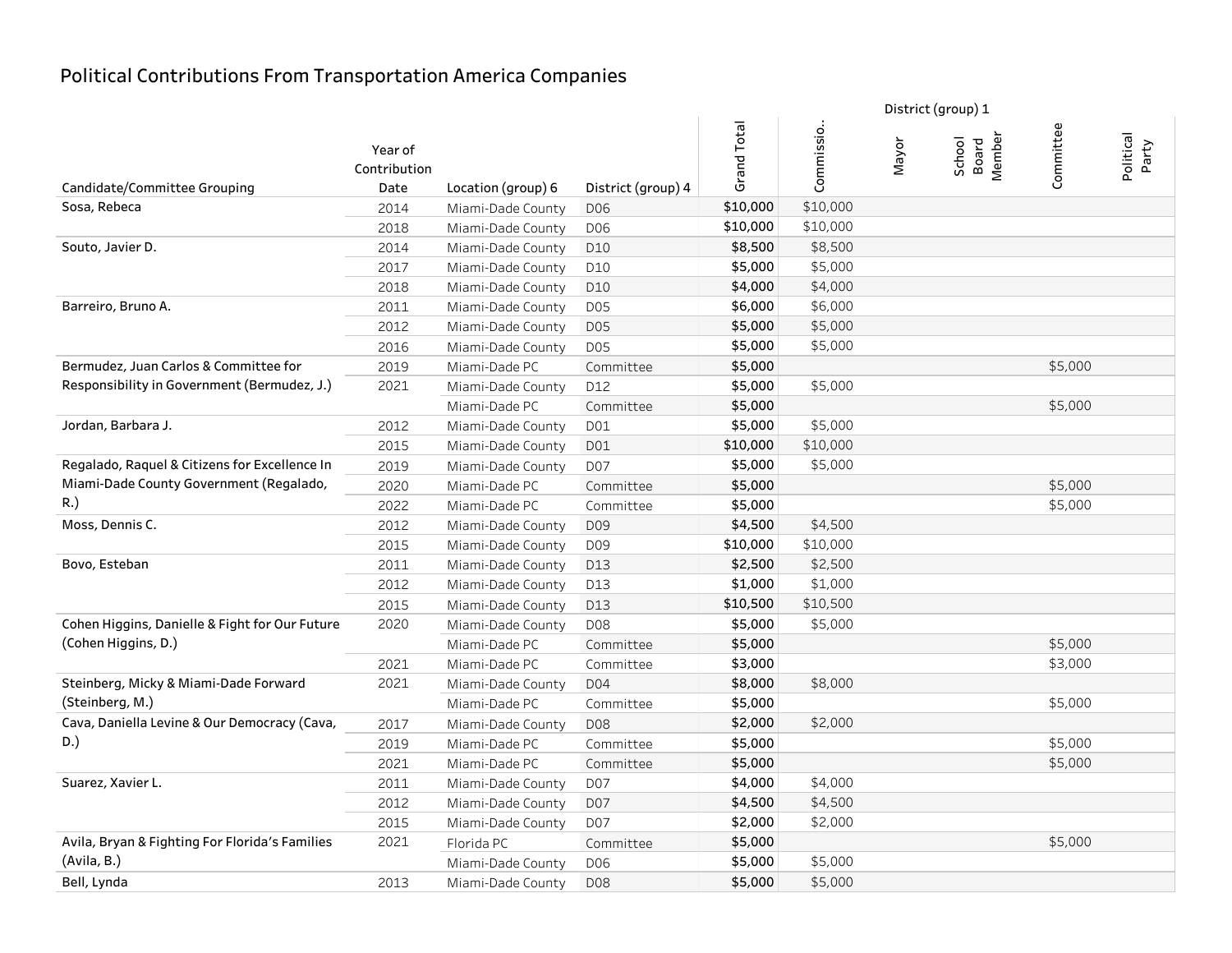|                                              |                         |                    |                        |             |            | District (group) 1 |                           |           |                    |
|----------------------------------------------|-------------------------|--------------------|------------------------|-------------|------------|--------------------|---------------------------|-----------|--------------------|
|                                              | Year of<br>Contribution |                    |                        | Grand Total | Commissio. | Mayor              | School<br>Board<br>Member | Committee | Political<br>Party |
| Candidate/Committee Grouping                 | Date                    | Location (group) 6 | District (group) 4     |             |            |                    |                           |           |                    |
| Bell, Lynda                                  | 2014                    | Miami-Dade County  | D <sub>08</sub>        | \$5,000     | \$5,000    |                    |                           |           |                    |
| Gilbert, Oliver & Common Voices (Oliver, G.) | 2019                    | Miami-Dade County  | D01                    | \$10,000    | \$10,000   |                    |                           |           |                    |
| Heyman, Sally A., Miami-Dade County Working  | 2017                    | Florida PC         | Committee              | \$6,000     |            |                    |                           | \$6,000   |                    |
| With You ECO (Heyman, S.) & Miami-Dade Cou   |                         | Miami-Dade County  | D04                    | \$4,000     | \$4,000    |                    |                           |           |                    |
| Rodriguez, Anthony & A Bolder Florida        | 2021                    | Florida PC         | Committee              | \$5,000     |            |                    |                           | \$5,000   |                    |
| (Rodriguez, A.)                              |                         | Miami-Dade County  | D10                    | \$5,000     | \$5,000    |                    |                           |           |                    |
| Russell, Ken                                 | 2019                    | City of Miami      | D <sub>02</sub>        | \$10,000    | \$10,000   |                    |                           |           |                    |
| We the People!                               | 2013                    | Miami-Dade PC      | Committee              | \$10,000    |            |                    |                           | \$10,000  |                    |
| Zapata, Juan C.                              | 2012                    | Miami-Dade County  | D11                    | \$5,000     | \$5,000    |                    |                           |           |                    |
|                                              | 2016                    | Miami-Dade County  | D11                    | \$5,000     | \$5,000    |                    |                           |           |                    |
| Republican Party of Miami-Dade County        | 2014                    | Miami-Dade PC      | Political Party        | \$2,000     |            |                    |                           |           | \$2,000            |
|                                              | 2015                    | Miami-Dade PC      | Political Party        | \$1,500     |            |                    |                           |           | \$1,500            |
|                                              | 2017                    | Miami-Dade PC      | Political Party        | \$1,500     |            |                    |                           |           | \$1,500            |
|                                              | 2018                    | Miami-Dade PC      | Political Party        | \$1,500     |            |                    |                           |           | \$1,500            |
|                                              | 2019                    | Miami-Dade PC      | <b>Political Party</b> | \$2,000     |            |                    |                           |           | \$2,000            |
| Navarro, Lubby                               | 2015                    | Miami-Dade County  | SBD7                   | \$3,000     |            |                    | \$3,000                   |           |                    |
|                                              | 2019                    | Miami-Dade County  | SBD7                   | \$5,000     |            |                    | \$5,000                   |           |                    |
| Diaz de la Portilla, Alex                    | 2018                    | Miami-Dade County  | D05                    | \$1,000     | \$1,000    |                    |                           |           |                    |
|                                              | 2019                    | City of Miami      | D1                     | \$6,200     | \$6,200    |                    |                           |           |                    |
| Diaz, Jose 'Pepe'                            | 2014                    | Miami-Dade County  | D12                    | \$1,500     | \$1,500    |                    |                           |           |                    |
|                                              | 2017                    | Miami-Dade County  | D12                    | \$5,000     | \$5,000    |                    |                           |           |                    |
| <b>Abre Los Brazos</b>                       | 2010                    | Miami-Dade PC      | Committee              | \$5,000     |            |                    |                           | \$5,000   |                    |
| Alliance for A Better Community              | 2013                    | Miami-Dade PC      | Committee              | \$5,000     |            |                    |                           | \$5,000   |                    |
| Citizens For A Healthy Miami-Dade            | 2013                    | Miami-Dade PC      | Committee              | \$5,000     |            |                    |                           | \$5,000   |                    |
| Continue the Progress PC                     | 2021                    | Miami-Dade PC      | Committee              | \$5,000     |            |                    |                           | \$5,000   |                    |
| Imagine Miami, PAC                           | 2011                    | Miami-Dade PC      | Committee              | \$2,500     |            |                    |                           | \$2,500   |                    |
|                                              | 2014                    | Miami-Dade PC      | Committee              | \$2,500     |            |                    |                           | \$2,500   |                    |
| McGhee, Kionne & Words Matter (McGhee, K.)   | 2020                    | Florida PC         | Committee              | \$5,000     |            |                    |                           | \$5,000   |                    |
| Reyes, Manuel (Manolo) E.                    | 2018                    | City of Miami      | D <sub>4</sub>         | \$5,000     | \$5,000    |                    |                           |           |                    |
| Fraga, Christi                               | 2019                    | Miami-Dade County  | SBD5                   | \$2,000     |            |                    | \$2,000                   |           |                    |
|                                              | 2020                    | Miami-Dade County  | SBD5                   | \$2,000     |            |                    | \$2,000                   |           |                    |
| <b>Citizens For Progress</b>                 | 2012                    | Miami-Dade PC      | Committee              | \$3,500     |            |                    |                           | \$3,500   |                    |
| Barreiro, Zoraida A.                         | 2018                    | Miami-Dade County  | D05                    | \$3,000     | \$3,000    |                    |                           |           |                    |
| DuBois, John Edward                          | 2019                    | Miami-Dade County  | D08                    | \$3,000     | \$3,000    |                    |                           |           |                    |
| Miami Lakes Voters for Good Government PAC   | 2012                    | Miami-Dade PC      | Committee              | \$3,000     |            |                    |                           | \$3,000   |                    |